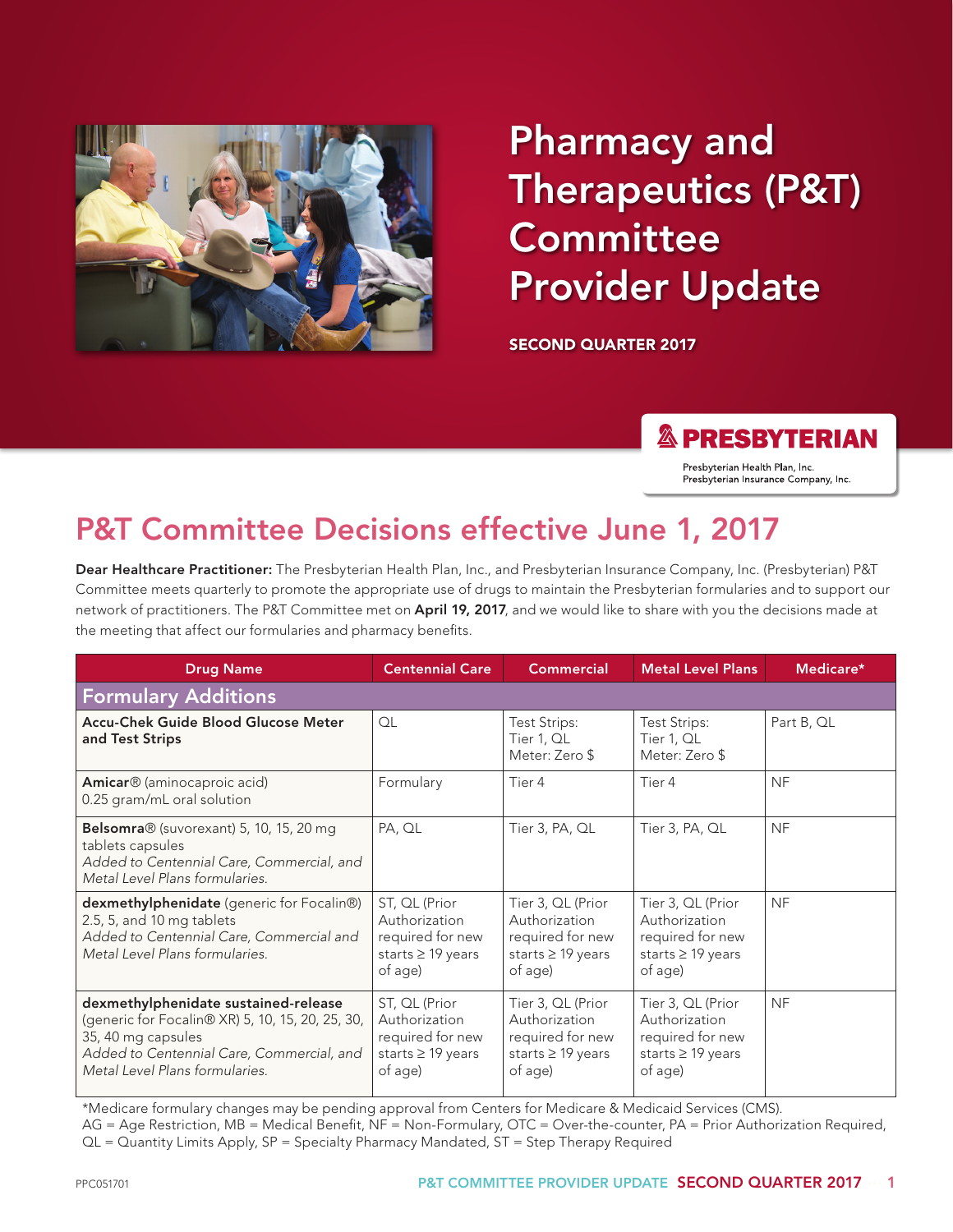| <b>Drug Name</b>                                                                                                                                                                                                                                                                                                        | <b>Centennial Care</b> | <b>Commercial</b> | <b>Metal Level Plans</b> | Medicare*      |  |
|-------------------------------------------------------------------------------------------------------------------------------------------------------------------------------------------------------------------------------------------------------------------------------------------------------------------------|------------------------|-------------------|--------------------------|----------------|--|
| <b>Formulary Additions (continued)</b>                                                                                                                                                                                                                                                                                  |                        |                   |                          |                |  |
| dorzolamide/timolol 22.3-6.8 mg/mL<br>ophthalmic solution (generic for Cosopt®)<br>Added to the Centennial Care formulary.                                                                                                                                                                                              | Formulary              | Tier 3            | Tier 3                   | Tier 2         |  |
| Kisqali® (ribociclib)<br>200 mg tablets                                                                                                                                                                                                                                                                                 | PA, QL                 | Tier 4, PA, QL    | Tier 4, PA, QL           | Tier 5, PA, QL |  |
| Nuedexta® (dextromethorphan<br>hydrobromide/quinidine sulfate)<br>20-10 mg capsules<br>Added to the Centennial Care, Commercial,<br>and Metal Level Plans formularies.                                                                                                                                                  | PA, QL                 | Tier 4, PA, QL    | Tier 4, PA, QL           | Tier 4, QL     |  |
| Vemlidy® (tenofovir alafenamide)<br>25 mg tablets                                                                                                                                                                                                                                                                       | QL                     | Tier 4, QL        | Tier 4, QL               | Tier 5, QL     |  |
| Vimpat® (lacosamide)<br>10 mg/mL oral solution, 50 mg, 100 mg, 150<br>mg, and 200 mg tablets<br>Added to the Centennial Care, Commercial,<br>and Metal Level Plans formularies.                                                                                                                                         | PA, QL                 | Tier 4, ST, QL    | Tier 4, ST, QL           | Tier 4, ST, QL |  |
| New Generics - Unless otherwise noted, when a generic becomes available,<br>the brand name product will be removed from the formularies.                                                                                                                                                                                |                        |                   |                          |                |  |
| aprepitant (generic for Emend®)<br>40 mg, 80 mg, 125 mg capsules                                                                                                                                                                                                                                                        | PA, QL                 | Tier 3, PA, QL    | Tier 3, PA, QL           | Tier 3, PA     |  |
| rasagiline (generic for Azilect®)<br>0.5 mg and 1 mg tablets                                                                                                                                                                                                                                                            | <b>NF</b>              | <b>NF</b>         | Tier 3, ST               | Tier 4, QL     |  |
| desvenlafaxine (generic for Pristiq®)<br>50 mg and 100 mg extended release tablets                                                                                                                                                                                                                                      | <b>NF</b>              | <b>NF</b>         | Tier 3, PA, QL           | Tier 4, ST, QL |  |
| lopinavir/ritonavir (generic for Kaletra®)<br>80 mg/20 mL oral solution                                                                                                                                                                                                                                                 | QL                     | Tier 1            | Tier 1                   | Tier 5         |  |
| ribavirin (generic for Virazole®)<br>6 grams/100 mL solution for inhalation                                                                                                                                                                                                                                             | <b>NF</b>              | <b>NF</b>         | <b>NF</b>                | Tier 5         |  |
| zileuton (generic for Zyflo® CR)<br>600 mg sustained-release tablet                                                                                                                                                                                                                                                     | <b>NF</b>              | <b>NF</b>         | <b>NF</b>                | Tier 5, QL     |  |
| Other Formulary Changes: Criteria Updates, Formulary Removals, and<br><b>Tier Placement Changes</b>                                                                                                                                                                                                                     |                        |                   |                          |                |  |
| Alphagan® P (brimonidine 0.1%)<br>ophthalmic solution<br>Step therapy requirement added to<br>Centennial Care formulary. Brimonidine<br>0.2% ophthalmic solution is the preferred<br>formulary alternative.                                                                                                             | <b>ST</b>              | Tier 2            | Tier 2                   | Tier 3         |  |
| Anoro <sup>®</sup> Ellipta <sup>®</sup><br>(umeclidinium-vilanterol)<br>62.5-25 mcg/inhalation<br>Criteria updated on Commercial and Metal<br>Level Plans to allow coverage for patients<br>with COPD, in Group D, without requiring a<br>trial of a long-acting anticholinergic or long-<br>acting beta agonist first. | <b>NF</b>              | Tier 3, ST        | Tier 3, ST               | <b>NF</b>      |  |

\*Medicare formulary changes may be pending approval from Centers for Medicare & Medicaid Services (CMS).

AG = Age Restriction, MB = Medical Benefit, NF = Non-Formulary, OTC = Over-the-counter, PA = Prior Authorization Required, QL = Quantity Limits Apply, SP = Specialty Pharmacy Mandated, ST = Step Therapy Required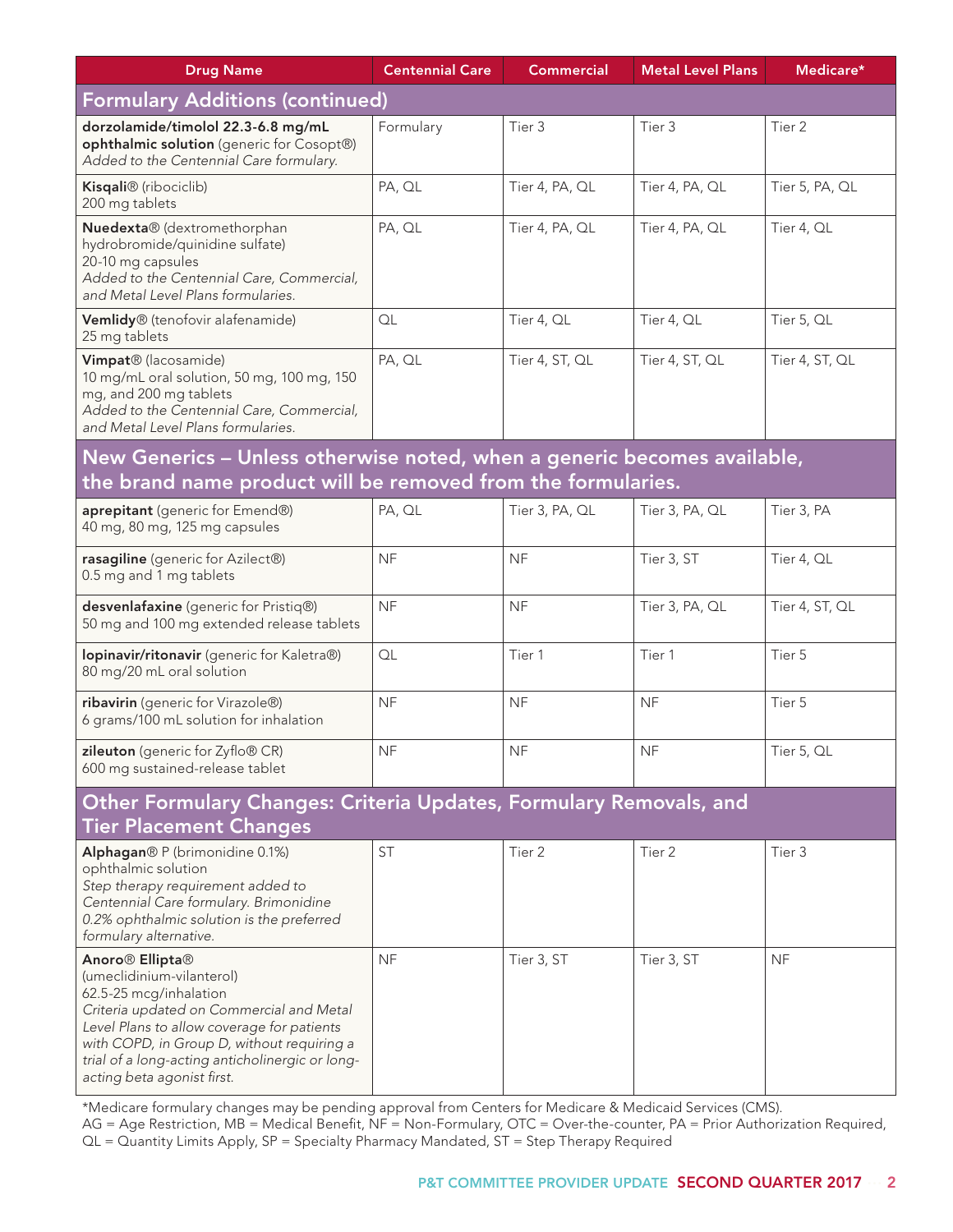| <b>Drug Name</b>                                                                                                                                                                                                                                                                                                           | <b>Centennial Care</b> | <b>Commercial</b> | <b>Metal Level Plans</b> | Medicare*  |  |
|----------------------------------------------------------------------------------------------------------------------------------------------------------------------------------------------------------------------------------------------------------------------------------------------------------------------------|------------------------|-------------------|--------------------------|------------|--|
| Other Formulary Changes: Criteria Updates, Formulary Removals, and                                                                                                                                                                                                                                                         |                        |                   |                          |            |  |
| <b>Tier Placement Changes (continued)</b>                                                                                                                                                                                                                                                                                  |                        |                   |                          |            |  |
| Asmanex® Twisthaler® (mometasone<br>furoate inhalation powder) 110 mcg and<br>220 mcg<br>Removed from the Centennial Care<br>formulary. Asmanex® HFA and Flovent® are<br>formulary alternatives.                                                                                                                           | <b>NF</b>              | Tier 2            | Tier 2                   | Tier 3     |  |
| betaxolol 0.5% ophthalmic solution<br>Step therapy requirement added to the<br>Centennial Care formulary. Timolol 0.5%<br>ophthalmic solution is the preferred<br>formulary alternative.                                                                                                                                   | <b>ST</b>              | Tier 1            | Tier 1                   | Tier 2     |  |
| Betoptic-S <sup>®</sup> (betaxolol) 0.25%<br>ophthalmic suspension<br>Step therapy requirement added to the<br>Centennial Care formulary. Timolol 0.5%<br>ophthalmic solution is the preferred<br>formulary alternative.                                                                                                   | <b>ST</b>              | Tier 2            | Tier 2                   | Tier 3     |  |
| brimonidine 0.15% ophthalmic solution<br>(generic for Alphagan® P)<br>Step therapy requirement added to<br>Centennial Care formulary. Brimonidine<br>0.2% ophthalmic solution is the preferred<br>formulary alternative.                                                                                                   | <b>ST</b>              | Tier 1            | Tier 1                   | Tier 2     |  |
| doxycycline hyclate 50,100 mg capsules,<br>100 mg tablets<br>Removed from the Centennial Care<br>formulary. Moved to Tier 3 on the<br>Commercial and Metal Level Plans<br>formularies. Formulary preferred products<br>include doxycycline hyclate 20 mg tablets,<br>doxycycline monohydrate 50 mg and<br>100 mg capsules. | <b>NF</b>              | Tier 3            | Tier 3                   | Tier 4     |  |
| doxycycline monohydrate 75 mg and<br>150mg capsules<br>Removed from Commercial and Metal Level<br>Plans formularies                                                                                                                                                                                                        | <b>NF</b>              | <b>NF</b>         | <b>NF</b>                | <b>NF</b>  |  |
| Duloxetine (generic for Cymbalta®) 20, 30,<br>40, 60 mg capsules<br>Prior authorization requirements for<br>generalized anxiety disorder indication<br>have been updated for Centennial<br>Care, Commercial and Metal Level<br>Plans formularies.                                                                          | PA, QL                 | Tier 3, PA, QL    | Tier 3, PA, QL           | Tier 4, QL |  |

\*Medicare formulary changes may be pending approval from Centers for Medicare & Medicaid Services (CMS). AG = Age Restriction, MB = Medical Benefit, NF = Non-Formulary, OTC = Over-the-counter, PA = Prior Authorization Required,  $QL = \overline{Quantity}$  Limits Apply, SP = Specialty Pharmacy Mandated,  $ST = Step Theory Required$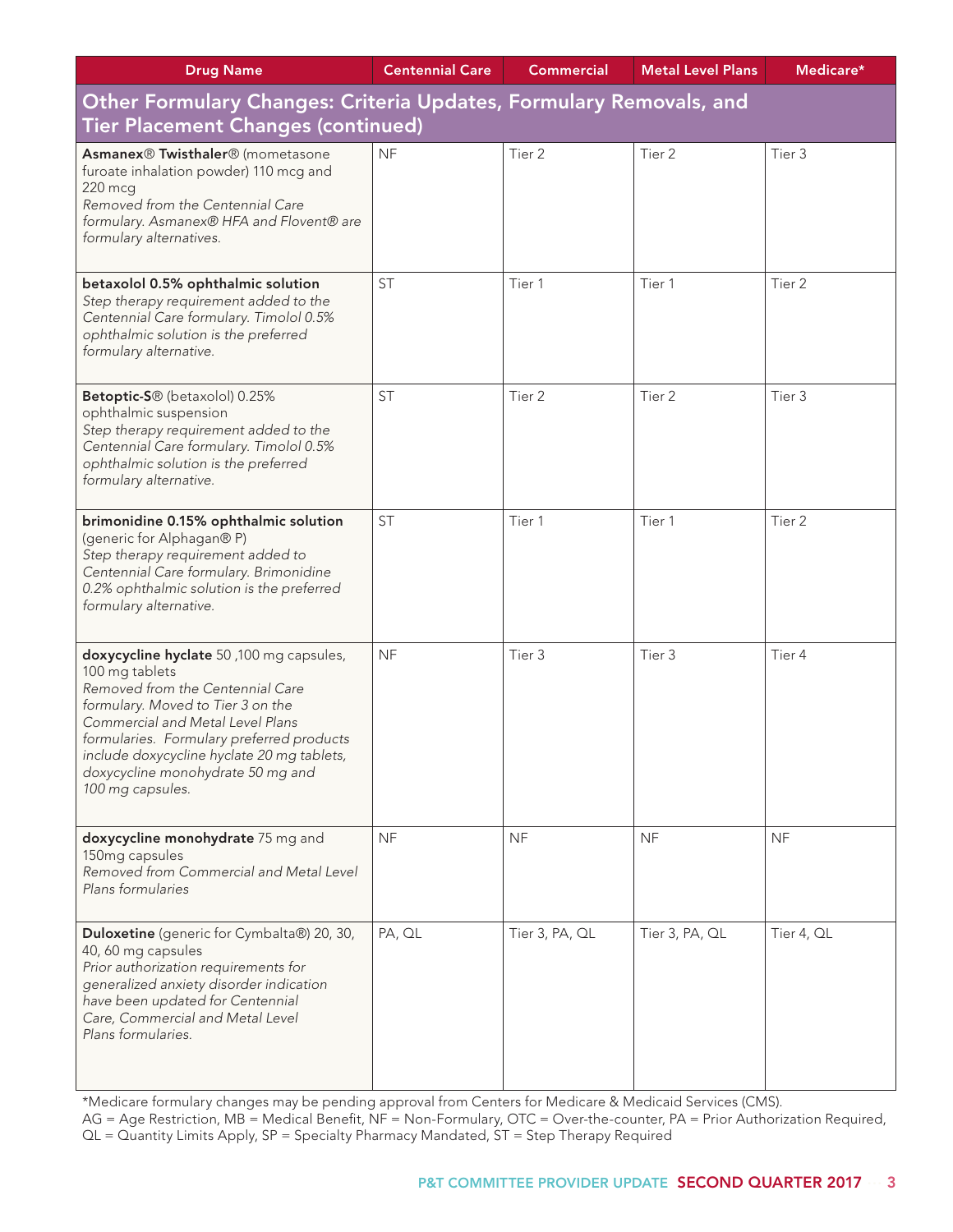| <b>Drug Name</b>                                                                                                                                                                                                                                                                                                                                                                                                                                                   | <b>Centennial Care</b>                                                                                                                                                                                            | <b>Commercial</b>                                                                                                                                                                                                 | <b>Metal Level Plans</b>                                                                                                                                                                                          | Medicare*                                         |
|--------------------------------------------------------------------------------------------------------------------------------------------------------------------------------------------------------------------------------------------------------------------------------------------------------------------------------------------------------------------------------------------------------------------------------------------------------------------|-------------------------------------------------------------------------------------------------------------------------------------------------------------------------------------------------------------------|-------------------------------------------------------------------------------------------------------------------------------------------------------------------------------------------------------------------|-------------------------------------------------------------------------------------------------------------------------------------------------------------------------------------------------------------------|---------------------------------------------------|
| Other Formulary Changes: Criteria Updates, Formulary Removals, and                                                                                                                                                                                                                                                                                                                                                                                                 |                                                                                                                                                                                                                   |                                                                                                                                                                                                                   |                                                                                                                                                                                                                   |                                                   |
| <b>Tier Placement Changes (continued)</b>                                                                                                                                                                                                                                                                                                                                                                                                                          |                                                                                                                                                                                                                   |                                                                                                                                                                                                                   |                                                                                                                                                                                                                   |                                                   |
| Enbrel® (tanercept) Humira® (adalimumab)<br>Remicade <sup>®</sup> (infliximab)<br>Enbrel prior authorization requirements for<br>the plaque psoriasis indication have been<br>updated on Centennial Care, Commercial<br>and Metal Level Plans formularies. Enbrel,<br>Humira, and Remicade prior authorization<br>requirements for the psoriatic arthritis<br>indication have been updated on Centennial<br>Care, Commercial and Metal Level<br>Plans formularies. | PA, SP                                                                                                                                                                                                            | Tier 4, PA,<br>SP (Enbrel<br>and Humira)<br>MB, PA, SP<br>(Remicade)                                                                                                                                              | Tier 4, PA,<br>SP (Enbrel<br>and Humira)<br>MB, PA, SP<br>(Remicade)                                                                                                                                              | Tier 5, PA, QL*<br>*QL applies to<br>Enbrel only. |
| Emsam® (Selegiline)<br>6 mg/24HR, 9 mg/24HR, and 12 mg/24HR<br>transdermal patches<br>Increased from Tier 3 to Tier 4 on<br>Commercial and Metal Level Plans.                                                                                                                                                                                                                                                                                                      | PA, QL                                                                                                                                                                                                            | Tier 4, PA, QL                                                                                                                                                                                                    | Tier 4, PA, QL                                                                                                                                                                                                    | Tier 4                                            |
| Eszopiclone (generic for Lunesta®)<br>1, 2, 3 mg tablets<br>Prior authorization requirement changed to<br>a step therapy requirement on Centennial<br>Care, Commercial and Metal Level<br>Plans formularies.                                                                                                                                                                                                                                                       | ST, QL                                                                                                                                                                                                            | Tier 1, ST, QL                                                                                                                                                                                                    | Tier 1, ST, QL                                                                                                                                                                                                    | <b>NF</b>                                         |
| Gardasil-9 (human papillomavirus 9-valent,<br>vaccine, recombinant)<br>Age restrictions updated and prior<br>authorization criteria added for male patients<br>aged 22 through 26 years of age.                                                                                                                                                                                                                                                                    | Zero \$, AG (prior<br>authorization<br>required for<br>patients who<br>do not fall<br>within approved<br>age ranges)<br>Covered under<br>Vaccines for<br>Children Program<br>for patients $<$ 19<br>years of age) | Zero \$, AG (prior<br>authorization<br>required for<br>patients who<br>do not fall<br>within approved<br>age ranges)<br>Covered under<br>Vaccines for<br>Children Program<br>for patients $<$ 19<br>years of age) | Zero \$, AG (prior<br>authorization<br>required for<br>patients who<br>do not fall<br>within approved<br>age ranges)<br>Covered under<br>Vaccines for<br>Children Program<br>for patients $<$ 19<br>years of age) | Tier 3                                            |
| lidocaine 4% topical patches (Aspercreme<br>and other OTC products)<br>Added to the Centennial Care formulary.                                                                                                                                                                                                                                                                                                                                                     | PA, QL                                                                                                                                                                                                            | <b>NF</b>                                                                                                                                                                                                         | <b>NF</b>                                                                                                                                                                                                         | <b>NF</b>                                         |
| lidocaine 5% topical patches (generic for<br>Lidoderm®)<br>Removed from the Centennial<br>Care formulary.                                                                                                                                                                                                                                                                                                                                                          | <b>NF</b>                                                                                                                                                                                                         | Tier 3, QL, PA                                                                                                                                                                                                    | Tier 3, QL, PA                                                                                                                                                                                                    | Tier 4, PA, QL                                    |
| Lumigan 0.01% ophthalmic solution<br>(bimatoprost)<br>Step therapy requirement added to the<br>Centennial Care formulary. Latanoprost<br>0.005% ophthalmic solution is the preferred<br>formulary alternative.                                                                                                                                                                                                                                                     | <b>ST</b>                                                                                                                                                                                                         | Tier 2                                                                                                                                                                                                            | Tier 2                                                                                                                                                                                                            | Tier 3                                            |

\*Medicare formulary changes may be pending approval from Centers for Medicare & Medicaid Services (CMS). AG = Age Restriction, MB = Medical Benefit, NF = Non-Formulary, OTC = Over-the-counter, PA = Prior Authorization Required,

QL = Quantity Limits Apply, SP = Specialty Pharmacy Mandated, ST = Step Therapy Required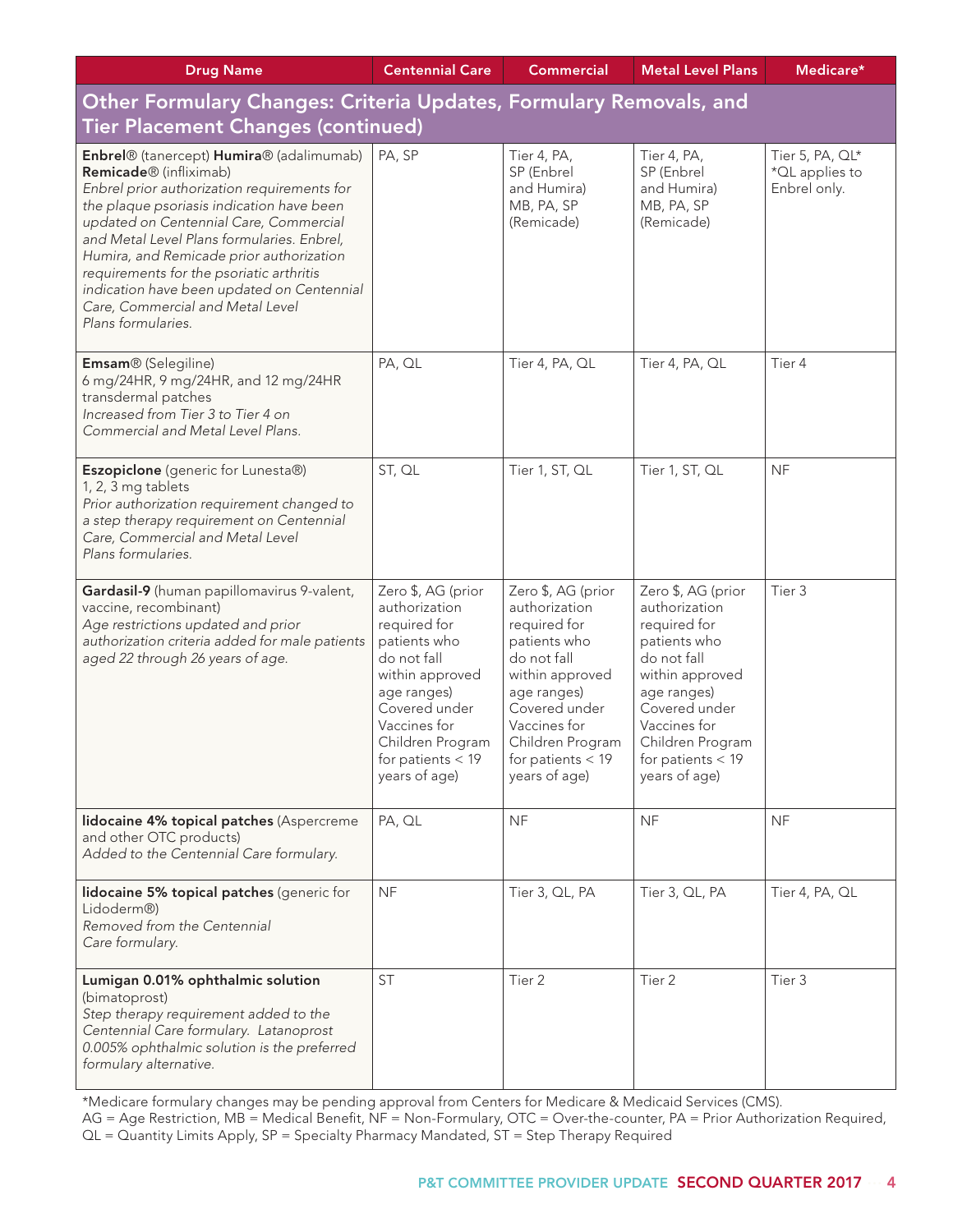| <b>Drug Name</b>                                                                                                                                                                                                                                                                                                                                     | <b>Centennial Care</b>                                                                      | <b>Commercial</b>                                                                                  | <b>Metal Level Plans</b>                                                                      | Medicare*                                                                                   |  |
|------------------------------------------------------------------------------------------------------------------------------------------------------------------------------------------------------------------------------------------------------------------------------------------------------------------------------------------------------|---------------------------------------------------------------------------------------------|----------------------------------------------------------------------------------------------------|-----------------------------------------------------------------------------------------------|---------------------------------------------------------------------------------------------|--|
| Other Formulary Changes: Criteria Updates, Formulary Removals, and                                                                                                                                                                                                                                                                                   |                                                                                             |                                                                                                    |                                                                                               |                                                                                             |  |
| Tier Placement Changes (continued)                                                                                                                                                                                                                                                                                                                   |                                                                                             |                                                                                                    |                                                                                               |                                                                                             |  |
| mirtazapine tablets (generic for Remeron®)<br>15 mg, 30 mg, 45 mg<br>Quantity limits added to Commercial and<br>Metal Level Plans. 7.5 mg strength removed<br>from Centennial Care, Commercial and Metal<br>Level Plans.                                                                                                                             | QL                                                                                          | Tier 1, QL                                                                                         | Tier 1, QL                                                                                    | Tier <sub>2</sub>                                                                           |  |
| olanzapine (generic for Zyprexa®) 2.5, 5, 7.5,<br>10, 15 and 20 mg tablets<br>Added an age limit to the Commercial and<br>Metal Level Plans formularies.                                                                                                                                                                                             | QL, AG (PA<br>required for<br>patients < 6 years<br>of age)                                 | Tier 1, QL, AG<br>(PA required for<br>patients < 6 years<br>of age)                                | Tier 1, QL, AG<br>(PA required for<br>patients < 6 years<br>of age)                           | Tier 2                                                                                      |  |
| Prolia® (denosumab) 60 mg/mL injection<br>Prior authorization requirements updated on<br>the Centennial Care, Commercial and Metal<br>Level Plans formularies.                                                                                                                                                                                       | MB, PA, SP                                                                                  | MB, PA, SP                                                                                         | MB, PA, SP                                                                                    | Tier 4, PA                                                                                  |  |
| <b>Pulmonary Arterial Hypertension Agents</b><br>Prior Authorization criteria created for all<br>agents within this class for Centennial<br>Care, Commercial and Metal Level Plans<br>formularies. Letairis and sildenafil are<br>preferred formulary agents.                                                                                        | Refer to formulary<br>posting online<br>for coverage<br>information for<br>specific agents. | Refer to formulary<br>posting online<br>for coverage<br>information for<br>specific agents.        | Refer to formulary<br>posting online<br>for coverage<br>information for<br>specific agents.   | Refer to formulary<br>posting online<br>for coverage<br>information for<br>specific agents. |  |
| ranitidine capsules 150 mg and 300 mg<br>Removed from the Commercial and Metal<br>Level Plans formularies. Ranitidine tablets are<br>the preferred alternatives.                                                                                                                                                                                     | <b>NF</b>                                                                                   | <b>NF</b>                                                                                          | <b>NF</b>                                                                                     | <b>NF</b>                                                                                   |  |
| sertraline (generic for Zoloft®) 25, 50, 100<br>mg tablets<br>Quantity limit added to Commercial and<br>Metal Level Plans formularies.                                                                                                                                                                                                               | QL                                                                                          | Tier 1, QL                                                                                         | Tier 1, QL                                                                                    | Tier 1                                                                                      |  |
| Stiolto <sup>®</sup> Respimat <sup>®</sup><br>(tiotropioum bromide-olodaterol)<br>2.5-2.5 mcg/actuation<br>Criteria updated on Centennial Care,<br>Commercial and Metal Level Plans to allow<br>coverage for patients with COPD, in Group<br>D, without requiring a trial of a long-<br>acting anticholinergic or long-acting beta<br>agonist first. | <b>ST</b>                                                                                   | Tier 2, ST                                                                                         | Tier 2, ST                                                                                    | Tier 3, ST                                                                                  |  |
| <b>Strattera</b> ® (atomoxetine) 10, 18, 25, 40, 60,<br>80 and 100 mg capsules<br>Prior authorization criteria added to<br>Centennial Care, Commercial and Metal<br>Level Plans formularies for patients unable to<br>use stimulant medication due to a history of<br>substance abuse.                                                               | ST, QL<br>(Prior<br>Authorization<br>required for new<br>starts ≥ 19 years<br>of age)       | Tier 3, ST, QL<br>(Prior<br>Authorization<br>required for new<br>starts $\geq$ 19 years<br>of age) | Tier 3, ST, QL<br>(Prior<br>Authorization<br>required for new<br>starts ≥ 19 years<br>of age) | Tier 3, QL                                                                                  |  |
| timolol gel forming ophthalmic solution<br>0.25% and 0.5% (generic for Timoptic-XE®)<br>Removed from the Centennial<br>Care formulary.                                                                                                                                                                                                               | <b>NF</b>                                                                                   | Tier 1                                                                                             | Tier 1                                                                                        | <b>NF</b>                                                                                   |  |
| zaleplon (generic for Sonata®)<br>5 and 10 mg capsules<br>Quantity limits added to the Commercial<br>and Metal Level Plans formularies.                                                                                                                                                                                                              | QL                                                                                          | Tier 1, QL                                                                                         | Tier 1, QL                                                                                    | Tier 2, QL                                                                                  |  |

\*Medicare formulary changes may be pending approval from Centers for Medicare & Medicaid Services (CMS). AG = Age Restriction, MB = Medical Benefit, NF = Non-Formulary, OTC = Over-the-counter, PA = Prior Authorization Required, QL = Quantity Limits Apply, SP = Specialty Pharmacy Mandated, ST = Step Therapy Required